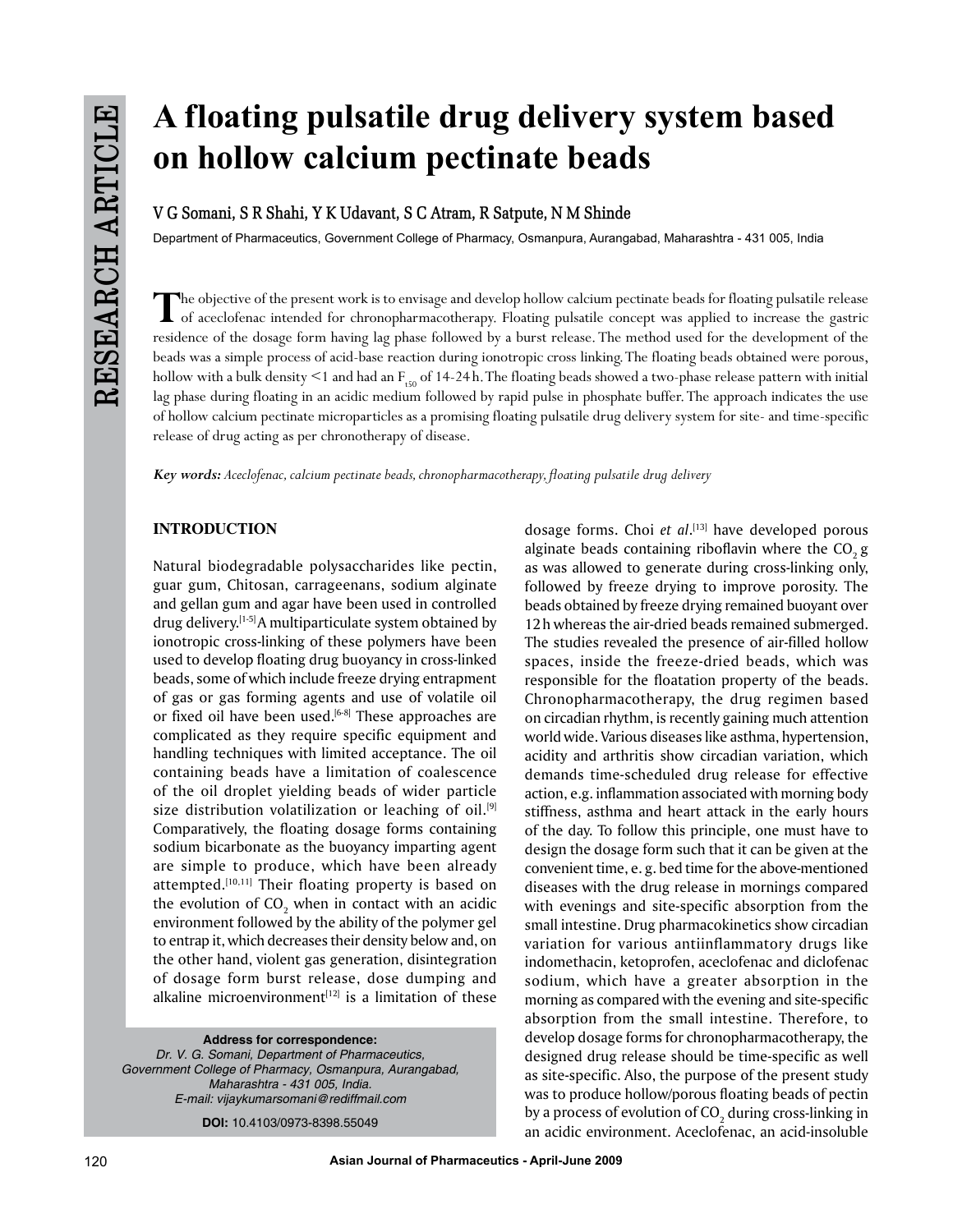nonsteroidal antiinflammatory drug (NSAID) was used as a model drug. The obtained beads were evaluated for drug content, size analysis, porosity, mechanical strength, *in vitro* floating properties and drug release properties.

# **MATERIALS AND METHODS**

## **Materials**

Low-methoxy pectin was the generous gift of Krishna Pectin Pvt. Ltd., Jalgaon, India. Aceclofenac was received from IPCA Lab, Mumbai, India. Other materials used in the study were calcium chloride, sodium bicarbonate, sodium alginate, tween 80 and acetic acid glacial. All chemicals and reagents used were of analytical grade.

## **Preparation of the beads**

The hollow porous beads were prepared by dissolving 275mg of pectin and 100mg of aceclofenac was dispersed in 10ml of deionized water and various amounts of sodium bicarbonate were uniformly mixed, as shown in Table 1. The dispersion was sonicated for 30min to remove any air bubbles. The resultant dispersion was dropped via a 23-gauge syringe needle (0.65mm internal diameter) into 80ml of 2% w/v calcium chloride solution containing 10% acetic acid. The content was stirred at 100rpm using a magnetic stirrer for 15min. The beads were filtered and washed three times with distilled water and subsequently oven dried at 50° C for 4h.

## **Bead characterization**

### *Drug content*

Twenty-five milligram beads of each batch was placed in 100ml phosphate buffer, pH7.4, and mechanically agitated on a shaker at 200rpm for 24h. The resultant dispersion was filtered through a Whattman filter paper 41 and analyzed at 275nm using a UV spectrophotometer (PharmaSpec UV-1700, Shimadzu Scientific Instruments, Kyoto, Japan). The encapsulation efficiency was determined by the following formula:

Encapsulation efficiency (%) =  $\frac{AQ}{TQ}$  [] 100

where, AQ is the actual drug content of the beads and TQ is the theoretical quantity of drug present in the beads.

## *Size analysis*

Randomly selected 20 beads were observed under a stereomicroscope (Carl Zeiss, Germany) attached with a digital camera. Biovis image plus software was used to analyze the image of the beads and then expressed in terms of different parameters such as diameter, roundness and circulatory factor.

#### *Bead porosity and bulk density*

The bead porosity was determined using a mercury porosimeter Quantachrome Instruments, Florida, USA.[10] The pressure was applied from 0 to 6000 psi. The mercury

## **Table 1: Formulation of the beads**

| <b>Material</b>        | <b>Formulation</b> |     |       |                            |       |  |
|------------------------|--------------------|-----|-------|----------------------------|-------|--|
|                        |                    |     |       | $A_{\scriptscriptstyle A}$ |       |  |
| Pectin (mg)            | 275                | 275 | 275   | 275                        | 275   |  |
| Drug (mg)              | 100                | 100 | 100   | 100                        | 100   |  |
| SBC (mg)               |                    |     | 0.065 | 0.140                      | 0.220 |  |
| CaCl <sub>2</sub> (mg) | 1.5                | 1.5 | 1.5   | 1.5                        | 1.5   |  |
| Acetic acid 10% (v/v)  |                    | 6   | 6     | 6                          | 6     |  |

intrusion data were recorded and plotted against pressure. Standard values for contact angle and surface tension of mercury were used for calculations. The bulk density of the beads was also measured using the same mercury porosimeter.

#### *Scanning electron microscopy*

Beads and their cross-sections were coated with a thin gold palladium layer by a sputter-coater unit. The surface topography was analyzed by a scanning electron microscope (SEM) (Stereoscan S 250 MKIII, Cambridge, UK).

#### *Buoyancy test*

The obtained beads were studied for buoyancy and floating time using a USP XXIII type 2 (LABINDIA Disso 2000, LabIndia instruments Pvt Ltd. Thane India.) dissolution test apparatus. One hundred beads of each batch were placed in 900 ml 0.1 N hydrochloric acid (pH 1.2) containing 0.02% w/v tween 80 and alginate. The media was maintained at  $37^{\circ}$ C  $\pm$  0.5 and stirred at 100 rpm. The number of sinking beads was observed visually.

# *Dissolution studies*

The dissolution studies of the beads equivalent to 100 mg of aceclofenac were performed using a USP XXIII type 2 dissolution test apparatus. The drug release study was carried out in 0.1 N hydrochloric acid initially for 2 or 6h depending on the floating characteristic of the beads followed by dissolution in phosphate buffer of pH 7.4, each 900 ml maintained at 37°C *±* 0.5 and agitated at 100rpm. Periodically, samples were withdrawn and filtered through a Whattman filter paper 41 and the concentration of aceclofenac was measured spectrophotometrically at 271 and 275nm for acidic and basic media, respectively.

# **RESULTS AND DISCUSSION**

Many natural polymer like alginates, pectin and Chitosan have gained importance due to their biocompatibility and biodegradable, inexpensive and nontoxic nature. They form a multiparticulate system by simple ionotropic gelation, which can be formulated to provide various desired drug release patterns. Pectin is a heterogeneous anionic polysaccharide with an ability to produce water-insoluble complexes with a drug and has been used in novel drug delivery. Pectin is not digested by gastric enzymes and has minimum swelling, but pectin undergoes rapid swelling in an alkaline environment thus forming a very good base for colonic or intestinal drug delivery.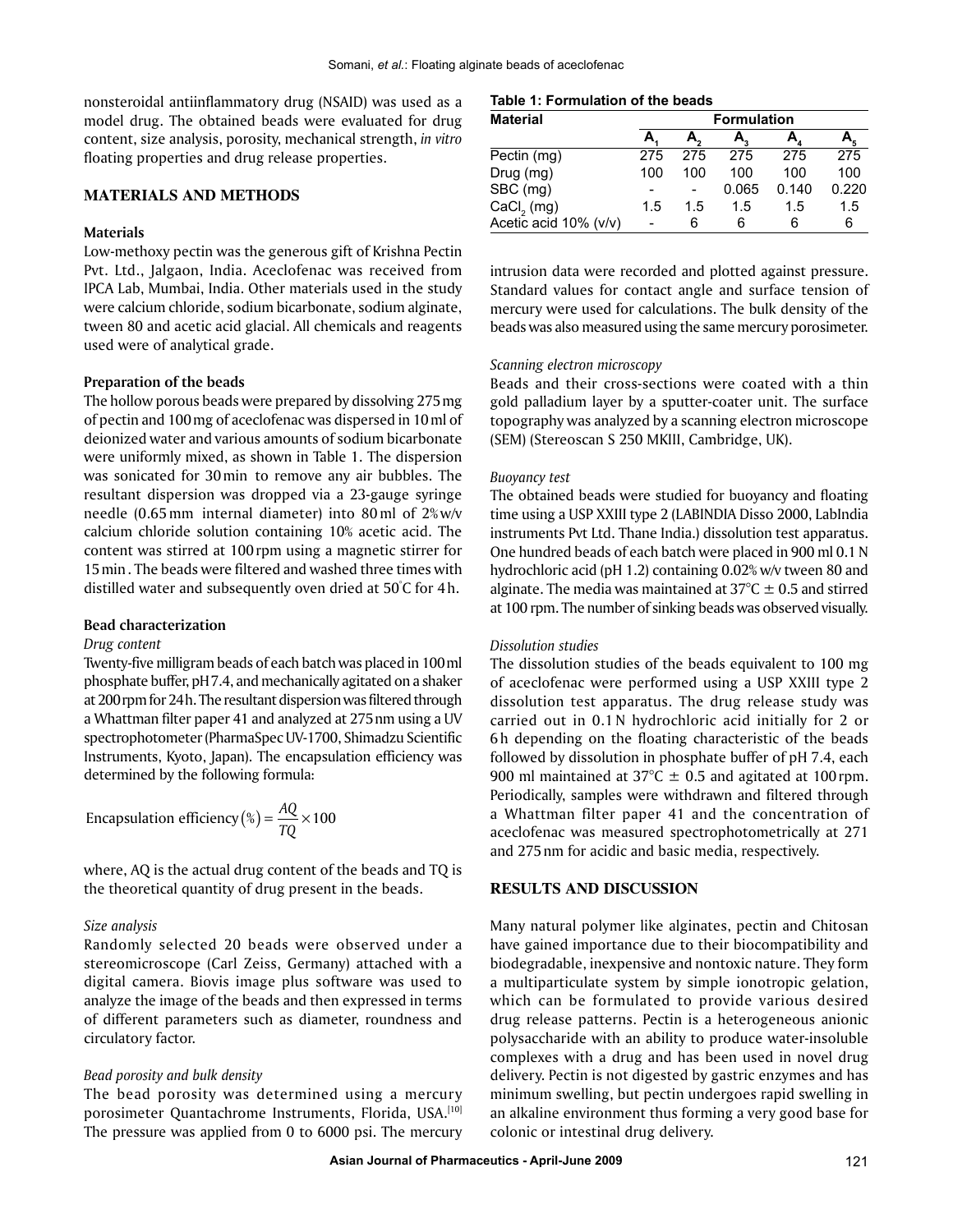## **Preparation of the beads**

Preparation of the beads was performed by keeping the amount of pectin constant and by varying the amount of sodium bicarbonate. The beads were prepared in the ratio of 0.25:1, 0.5:1, 0.75:1 and 1:1, respectively. The first two formulations were prepared without sodium bicarbonate to observe the effect of acid and alkali. The first two formulations showed a higher level of density. It may be due to the fact that no base is available to react with acidified calcium chloride and thus there is no production of gas, which decreases its density. Formulations  $A_3$ - $A_6$  were prepared as per the above ratio. Formulation  $\mathsf{A}_6$  yielded irregular-shaped beads of poor mechanical strength. This may be due to excess liberation of gas, which made the matrix weak and the beads failed to retain the shape after drying. Calcium pectinate beads showed greater strength than alginate. Therefore, pectinate was selected for preparation of the beads.

## **Bead characterization**

## *Drug content*

Formulation  $A_1$  showed the least encapsulation efficiency, which may be due to the insolubility of drug in the acid medium. Further, formulation  $A_2$  showed an increase in the encapsulation efficiency due to an increased amount of acidic cross-linking.

The formulation  $\mathsf{A}_\mathfrak{z}$  showed a decreased encapsulation efficiency because sodium bi carbonate (SBC) was added. In further formulations  $A_3$ - $A_5$ , the encapsulation efficiency increased with an increasing amount of SBC. This might be attributed to the alkaline microenvironment that is created by the SBC inside the beads. In the formulation  $A_3$  batch, the amount of SBC acted individually causing scattered microchannels leading to drug loss. This is then supported by the fact that the bulk density was highest for formulations  $\mathsf{A}_\mathtt{4}$  and  $\mathsf{A}_\mathtt{5}$  and that collective action exerted by the released amount of SBC leads to the formation of a prominent hollow structure due to entrapment of the generated gas. This entrapment leads to the coalescence of gas bubbles, which pushed the internal matrix toward the periphery, forming thick boundaries and minimizing drug leaching.

# *Size analysis*

Drug-loaded beads of  $A_1$  and  $A_2$  were comparatively the comparative spherical shape. Other formulations showed a decrease in the roundness, which can be attributed to the amount of SBC. Presence of SBC may be responsible for softening of pectin beads and, subsequently, deformation due to agitation. The particle size increased with the increase in the amount of SBC in the polymer matrix and due to the presence of entrapped gas bubbles. Increase in porosity was also observed, as presented in Table 2.

# *Scanning electron microscopy*

The drug-loaded beads with and without SBC were studied under an SEM. The overdried beads of formulation  $\mathsf{A}_\mathfrak{z}$  were

#### **Table 2: Bead characterization**

| Formulation Diameter Roundness Porosity |      |                                 |                 | <b>Bulk</b>                     |
|-----------------------------------------|------|---------------------------------|-----------------|---------------------------------|
|                                         | (mm) |                                 | (%)             | density<br>(g/cm <sup>2</sup> ) |
| A <sub>1</sub>                          |      | $1.42 \pm 0.05$ 0.75 $\pm$ 0.06 | $\sim$ $-$      | $0.11 \pm 0.01$                 |
| $A_2^{\prime}$                          |      | $1.46 \pm 0.06$ 0.74 $\pm$ 0.06 | $\sim 10^{-11}$ | $1.88 \pm 0.11$                 |
|                                         |      | $1.68 \pm 0.06$ 0.66 $\pm$ 0.08 | $\sim 10^{-11}$ | $1.28 \pm 0.12$                 |
| $A_3$ <sub>4</sub>                      |      | $1.83 \pm 0.09$ 0.75 $\pm$ 0.07 | 26.28           | $0.87 \pm 0.13$                 |
| A <sub>5</sub>                          |      | $1.99 \pm 0.10$ 0.77 $\pm$ 0.07 | 32.46           | $0.88 \pm 0.07$                 |

small and dense with a wrinkled circumference due to gradual water loss. The surface of formulation  $A_5$  prepared using highest SBC was very rough and porous. The cross-section of beads of the  $A_5$  formulation showed an either hollow core or multiple small packets in the matrix.

The thick boundaries in the beads may be due to the coalescence of the gas bubbles that pushed the internal matrix toward the periphery forming thick boundaries. The precipitated drug crystals can be seen embedded in the matrix [Figure 1].

# *Bead porosity and bulk density*

The bulk density of earlier formulations  $\mathsf{A_i\text{-}A_j}$  was high due to the absence of a less amount of SBC. Decrease in the bulk density was observed with increase in size and porosity [Table 2].

# *Buoyancy test*

By observing the buoyancy and time required for sinking all the beads, the floating property of all the beads was studied. Surface tension of the human gastric juice (35-50  $N/m^2$ )<sup>[10]</sup> was simulated by adding a surfactant. Beads of formulations  $A_1$ and  $\mathsf{A}_\mathsf{2}$  sunk immediately while most of the beads of the  $\mathsf{A}_\mathsf{3}$ formulation sunk to the bottom. Beads of formulations  $\mathsf{A}_4$  and  $\mathsf{A}_5^{}$  showed satisfactory buoyancy and remained floating for 7-12h, respectively.  $F_{t50}$ , the time required to sink 50% of the beads assuring linear approaches of sinking, was presumed up to 16h [Figure 2].

#### *Dissolution study*

The beads of formulations  $A_1$ ,  $A_2$  and  $A_3$  were not studied for dissolution because they were not floating and it was assumed that they would remain in the stomach for about 2h only, whereas beads of  $A_4$  and  $A_5$  were floated and assumed that they will remain in the stomach for about 6h. All the beads released only 3-4% of the drug in the acidic medium irrespective of time. The low drug release at gastric pH is also advantageous to reduce gastric irritation of NSAID. After this lag time, it follows pulsatile release in phosphate buffer within 30-40min [Figure 3]. The porous/hollow beads showed excellent lag in drug release at acidic pH, which may be due to insolubility of the drug and pectin. In acidicpH, calcium pectinate exists in a protonated form, having reduced swelling, while pulsed release in phosphate buffer can be attributed to rapid swelling and gel relaxation of calcium pectinate gel in alkaline pH. Secondly, at pH > 6.8, aceclofenac sodium is freely soluble, which resulted in rapid drug release.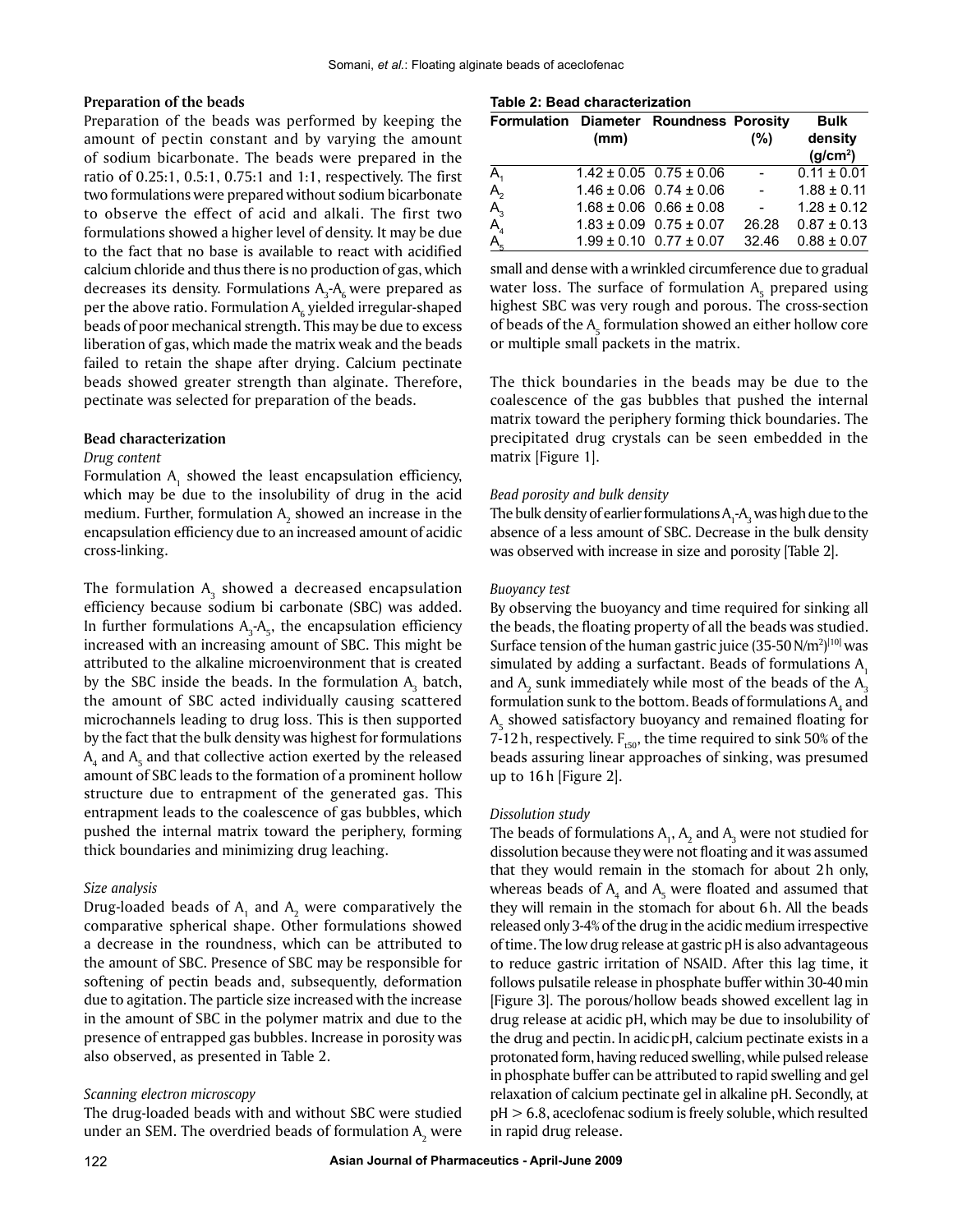

**Figure 1:** Scanning electron microscope of aceclofenac loaded calcium pectinate beads; (a) formulation A2 (×60.6); (b) formulation A5 (×62); (c) cross-section of formulation A5 (×100); (d) cross-section of formulation A5 (×500)



**Figure 2:** Floating profile of aceclofenac beads **Figure 3:** Cumulative drug release profile

# **CONCLUSION**

Novel hollow calcium pectinate beads containing aceclofenac were prepared by a simple ionotropic gelation technique with *in situ* action of buoyancy imparting agent during formation. Overall, buoyant beads provided lag phase in the acidic medium while a pulsatile drug release in the alkaline pH that would be useful for rheumatoid and osteoarthritis.



This can be extended for the time-scheduled drug having low solubility, poor absorption or degradation in the lower gastrointestinal tract.

# **ACKNOWLEDGeMENT**

We are thankful to Krishna Pectin Pvt. Ltd., Jalgaon, India, for samples of calcium pectinate and IPCA Lab, Mumbai, India, for providing